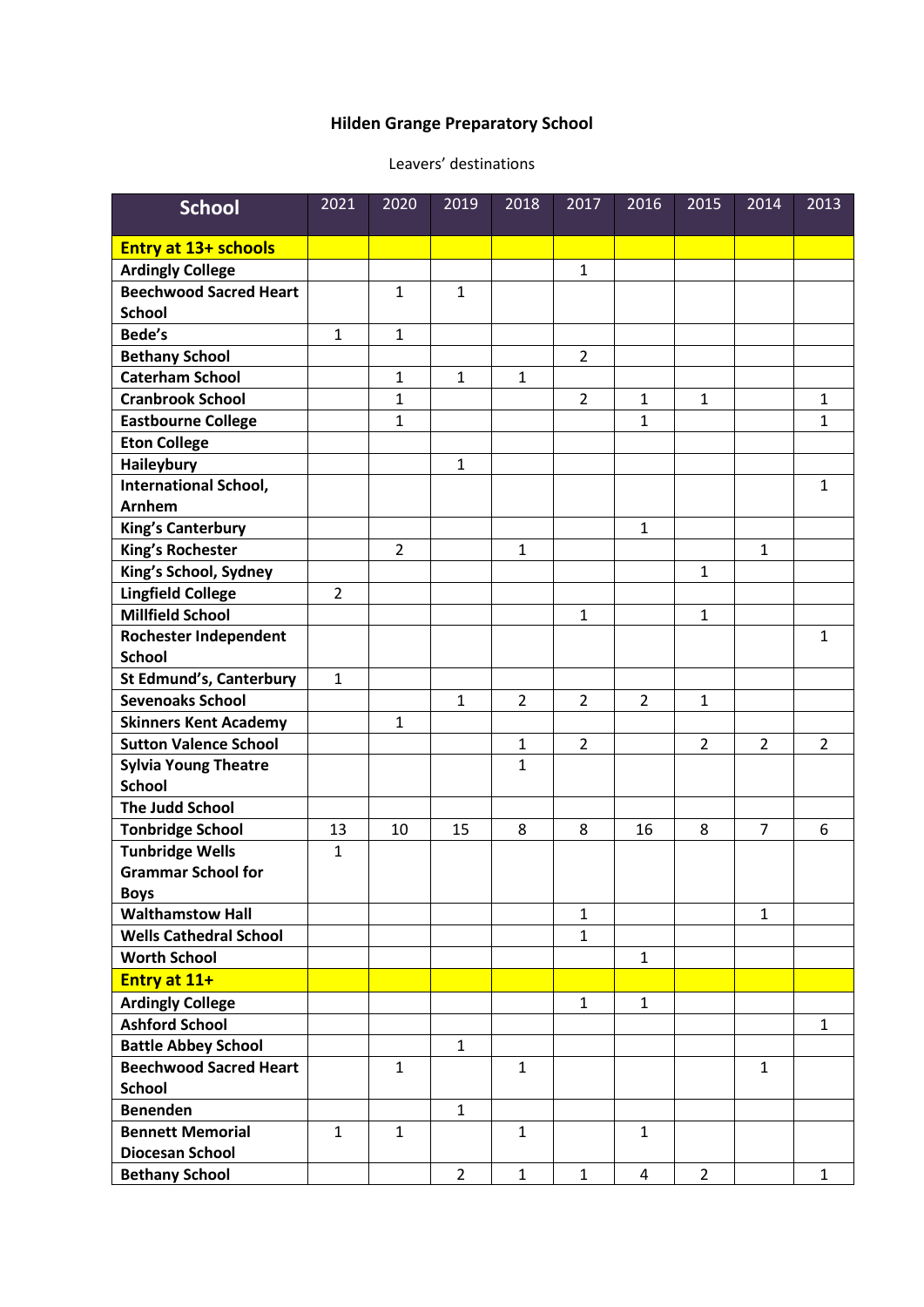| <b>Burgess Hill Girls' School</b>                   |                |                |                |                | $\mathbf 1$    |                |                |                |                |
|-----------------------------------------------------|----------------|----------------|----------------|----------------|----------------|----------------|----------------|----------------|----------------|
| <b>Culford School</b>                               |                |                |                |                |                |                |                |                |                |
| <b>Caterham School</b>                              | $\mathbf{1}$   | 1              | $\overline{2}$ | $\mathbf{1}$   | $\overline{2}$ |                |                |                |                |
| <b>Combe Bank</b>                                   |                |                |                |                |                |                |                |                | $\mathbf{1}$   |
| <b>Dulwich Preparatory</b>                          |                |                |                |                | $\mathbf{1}$   |                |                | $\mathbf{1}$   |                |
| <b>School</b>                                       |                |                |                |                |                |                |                |                |                |
| <b>Eagle House School</b>                           |                |                |                |                |                | 1              |                |                |                |
| (Wellington College)                                |                |                |                |                |                |                |                |                |                |
| <b>Greenwich Country Day</b>                        |                |                |                |                |                | 1              |                |                |                |
| <b>School New York</b>                              |                |                |                |                |                |                |                |                |                |
| <b>Hadlow Rural</b>                                 |                |                |                |                | $\mathbf{1}$   |                |                |                |                |
| <b>Community School</b>                             |                |                |                |                |                |                |                |                |                |
| <b>Hayesbrook School</b>                            |                |                |                |                |                |                |                |                |                |
| <b>Hillview School</b>                              | $\overline{2}$ | 3              |                |                |                | 1              |                |                |                |
| <b>The Judd School</b>                              | $\overline{2}$ | 5              | $\overline{7}$ | 5              | 5              | 7              | 5              | 4              | 6              |
| <b>Kent College</b>                                 | $\overline{2}$ | $\overline{2}$ | $\mathbf{1}$   | 3              | $\mathbf{1}$   |                | $\overline{2}$ |                | 5              |
| <b>King's Rochester</b>                             |                |                | $\mathbf{1}$   |                |                |                |                |                |                |
| <b>King's Canterbury</b>                            |                |                |                |                |                | 1              |                |                |                |
| <b>Lingfield College</b>                            | $\mathbf{1}$   | 3              | $\mathbf{1}$   |                |                |                |                |                |                |
| <b>Maidstone Grammar</b>                            |                |                |                | 1              |                | 1              |                | $\overline{2}$ |                |
| <b>Mayfield School</b>                              | $\mathbf{1}$   |                |                |                | 1              |                |                |                |                |
| <b>Magdalen College School</b>                      |                |                |                |                | $\mathbf{1}$   |                |                |                |                |
| <b>Mascalls School</b>                              |                |                |                |                |                | 1              |                |                |                |
| <b>Millfield Preparatory</b>                        |                |                |                |                | $\mathbf{1}$   |                |                |                |                |
| <b>School</b>                                       |                |                |                |                |                |                |                |                |                |
| <b>Oakwood Park Grammar</b>                         |                |                |                |                |                |                | 1              |                |                |
| <b>School</b>                                       |                |                |                |                |                |                |                |                |                |
| <b>Radnor House</b>                                 | 2              | $\mathbf{1}$   |                |                | $\mathbf{1}$   | $\mathbf 1$    |                |                |                |
| <b>Sevenoaks</b>                                    |                |                |                |                |                |                |                |                |                |
| Rochester Independent                               |                |                |                | $\overline{2}$ |                |                |                |                |                |
| <b>School</b>                                       |                |                |                |                |                |                |                |                |                |
| <b>Sackville School</b>                             |                |                |                |                |                |                |                | 1              |                |
| <b>St Olave's and St</b>                            |                |                |                |                |                |                |                |                | 1              |
| Saviour's Grammar                                   |                |                |                |                |                |                |                |                |                |
| <b>School</b>                                       |                |                |                |                |                |                |                |                |                |
| <b>St Gregory's Catholic</b>                        |                |                | $\mathbf{1}$   |                | $\mathbf{1}$   |                |                | $\mathbf{1}$   |                |
| <b>School</b>                                       |                |                |                |                |                |                |                |                |                |
| <b>Sevenoaks School</b>                             | $\overline{2}$ | $\overline{2}$ | $\mathbf{1}$   |                | $\mathbf{1}$   |                | 3              | 3              |                |
| The Skinners' School                                | 4              | 3              | $\overline{2}$ | $\mathbf{1}$   | $\overline{2}$ | $\mathbf{1}$   | $\mathbf{1}$   | 3              | 7              |
| <b>Sutton Valence</b>                               | $\overline{2}$ | $\mathbf{1}$   | $\overline{3}$ | $\overline{3}$ |                | $\overline{2}$ | $\overline{2}$ | $\overline{2}$ | $\overline{2}$ |
| <b>Strathallan School, Perth</b>                    |                |                |                |                |                |                |                | $\overline{2}$ |                |
| <b>Trinity School,</b>                              |                |                |                | $\mathbf{1}$   |                |                |                |                | $\mathbf{1}$   |
| <b>Sevenoaks</b>                                    |                |                |                |                |                |                |                |                |                |
| <b>Tonbridge Grammar</b>                            | $\overline{2}$ | 4              | 3              | 4              | 3              | 3              | 3              | $\overline{2}$ | $\overline{2}$ |
| <b>School</b>                                       |                |                |                | $\mathbf{1}$   |                |                |                |                |                |
| <b>Tunbridge Wells</b><br><b>Grammar School for</b> | 4              | 4              |                |                | 4              | $\mathbf{1}$   |                | $\mathbf{1}$   | 3              |
|                                                     |                |                |                |                |                |                |                |                |                |
| <b>Boys</b>                                         |                |                |                |                |                |                |                |                |                |